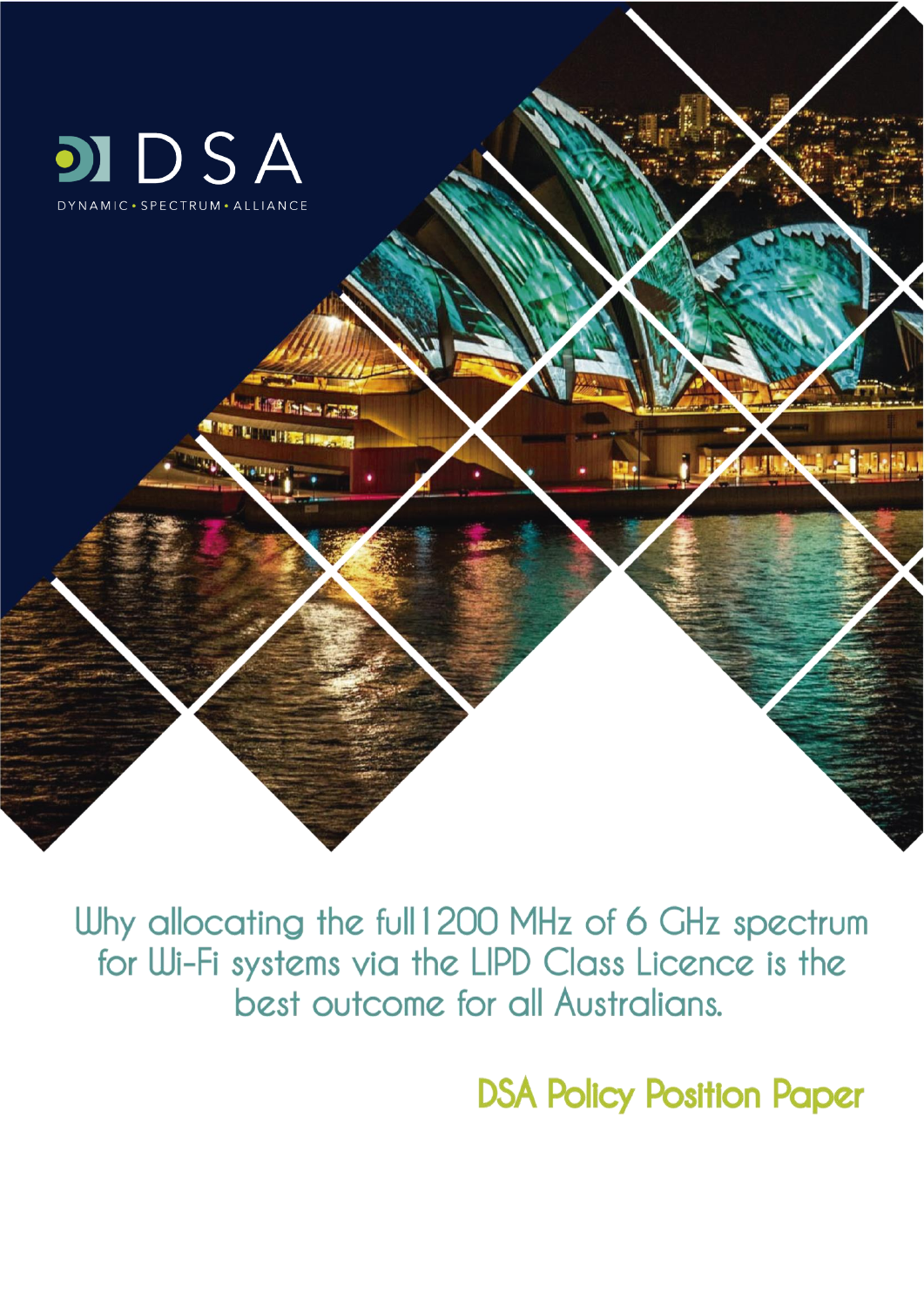# 1. About DSA.

The Dynamic Spectrum Alliance (DSA) is a global, cross-industry, not for profit organization advocating for laws, regulations, and economic best practices that will lead to more efficient utilisation of spectrum and foster innovation and affordable connectivity for all.

DSA is a global organisation focused on promoting spectrum sharing innovation to get the most out of wireless resources. Our team is made up of worldwide technology experts, making the DSA the shared spectrum go-to organisation for regulators and policymakers all over the world.

We advocate for policies that promote unlicensed (also known as Class Licenced in Australia) and dynamic access to spectrum to unleash economic growth and innovation. Additionally, we advocate for a variety of technologies that allow dynamic access to spectrum. To that end, we advocate for technology neutral Class Licensed rules.

## 2. The AMTA 5G Policy Position Paper.

Recently the Australian Mobile Telecommunications Association released a Policy Position paper discussing future spectrum requirements for 5G services. DSA believes that in the case of 6 GHz Wi-Fi (RLAN) spectrum AMTA/GSMA have largely missed the point or have failed to consider some important facts. In this paper DSA would like to take the opportunity to address these issues so that the ACMA and Government can make the right decisions for Australia's connected future.

## 3. The real need for 6 GHz as 5G spectrum.

On Page 21 of the AMTA paper, quoting a Windsor Place Study, the authors state:

*"The major reasons for this recommended approach articulated in the report which are applicable in Australia are:*

 *A need for additional mid-band spectrum in Australia given lack of C-Band and lowband spectrum which could be partially addressed by the partitioning of the 6 GHz band. Early field studies show that the 6 GHz band is a very good substitute for the 3.5 GHz band in terms of performance;"*

The DSA does not understand this statement. Australia leads the world in both the provision of low and C Band (mid-band) spectrum. The APT 700 MHz plan was largely an Australian/ACMA initiative, the ACMA has recently auctioned additional 850 MHz spectrum and has reallocated 900 MHz spectrum making it 'fit for purpose' 5G spectrum.

In (and around) the 3.6 GHz band Australia was again 'in the lead' making moves to release 3.6 GHz Fixed Wireless Access (FWA) spectrum in 2007 and has recently repurposed this spectrum for 5G mobile applications. With 3.4 – 4.2 GHz (a total of 800 MHz) being potentially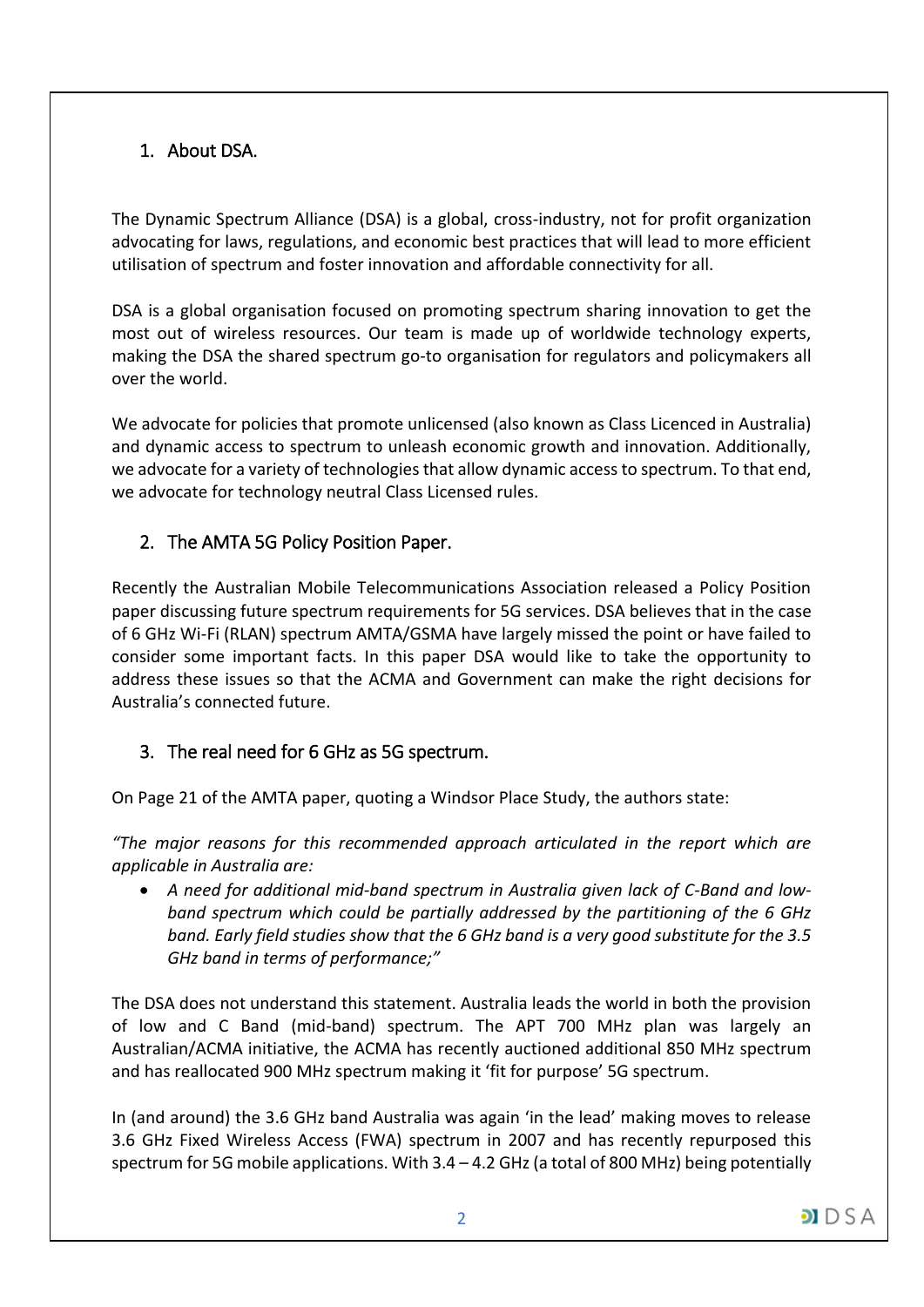available there, with a very small number of licenced C Band satellite services, there is potentially more spectrum available in Australia than in most developed economies. For example, in the US where the full 1200 MHz of the 6 GHz band has been allocated to Wi-Fi, mobile operators must avoid or work around various government services meaning the band is not available in its entirety in either the spectrum or geographical dimensions.

The ACMA has recently released spectrum in 850 MHz, it has replanned spectrum in the 900 MHz band and the Australian Government is investigating ways to make parts of the 600 MHz band available. A few months ago, the ACMA successfully auctioned the 26 GHz band with lower parts of this band being available by other means. Australia leads the world in 5G spectrum availability.

The following table represents spectrum available to 5G services. DSA acknowledges that this spectrum is not all available as a spectrum licence, however each licence type does give degrees of flexibility to operators and allows them to dimension their networks accordingly.

| <b>Band</b> | Available Bandwidth | Comment                    |
|-------------|---------------------|----------------------------|
| 700 MHz     | <b>90 MHz</b>       | Spectrum Licenced          |
| 800 MHz     | 60 MHz              | Spectrum Licenced          |
| 900 MHz     | <b>50 MHz</b>       | Spectrum Licenced          |
| 1800 MHz    | 150 MHz             | Spectrum Licenced          |
| 2 GHz       | <b>120 MHz</b>      | Spectrum Licenced          |
| $2.3$ GHz   | <b>98 MHz</b>       | Spectrum Licenced          |
| $2.5$ GHz   | 140 MHz             | Spectrum Licenced          |
| 3.4 GHz     | <b>225 MHz</b>      | Spectrum Licenced          |
| 26 GHz      | 2400 MHz            | Mix of Spectrum Licences,  |
|             |                     | Apparatus Licences and a   |
|             |                     | Class Licence.             |
| 28 GHz      | 2000 MHz            | Available as primary AWLs  |
|             |                     | over 600 MHz and           |
|             |                     | secondary AWLs over the    |
|             |                     | full 2 GHz Australia wide. |
|             |                     | For FWA only.              |

Table One Spectrum Available to 5G in Australia in 2021

This is a total of 5333 MHz of bandwidth currently available to 5G services in Australia via various licencing arrangements. There are other bands currently being considered by the ACMA (see the ACMA's Five Year Spectrum Outlook<sup>1</sup>) meaning 5G operators have significantly more spectrum available than suggested by AMTA's estimation on Page 20 of their paper.

DSA suggests that with only one band currently available and suitable for most advanced and the next generation of Wi-Fi, known as Wi-Fi 6E and Wi-Fi 7 respectively, it would be a tragedy for future communications if the full 1200 MHz were not allocated for those services.

<u>.</u>

<sup>1</sup> https://www.acma.gov.au/five-year-spectrum-outlook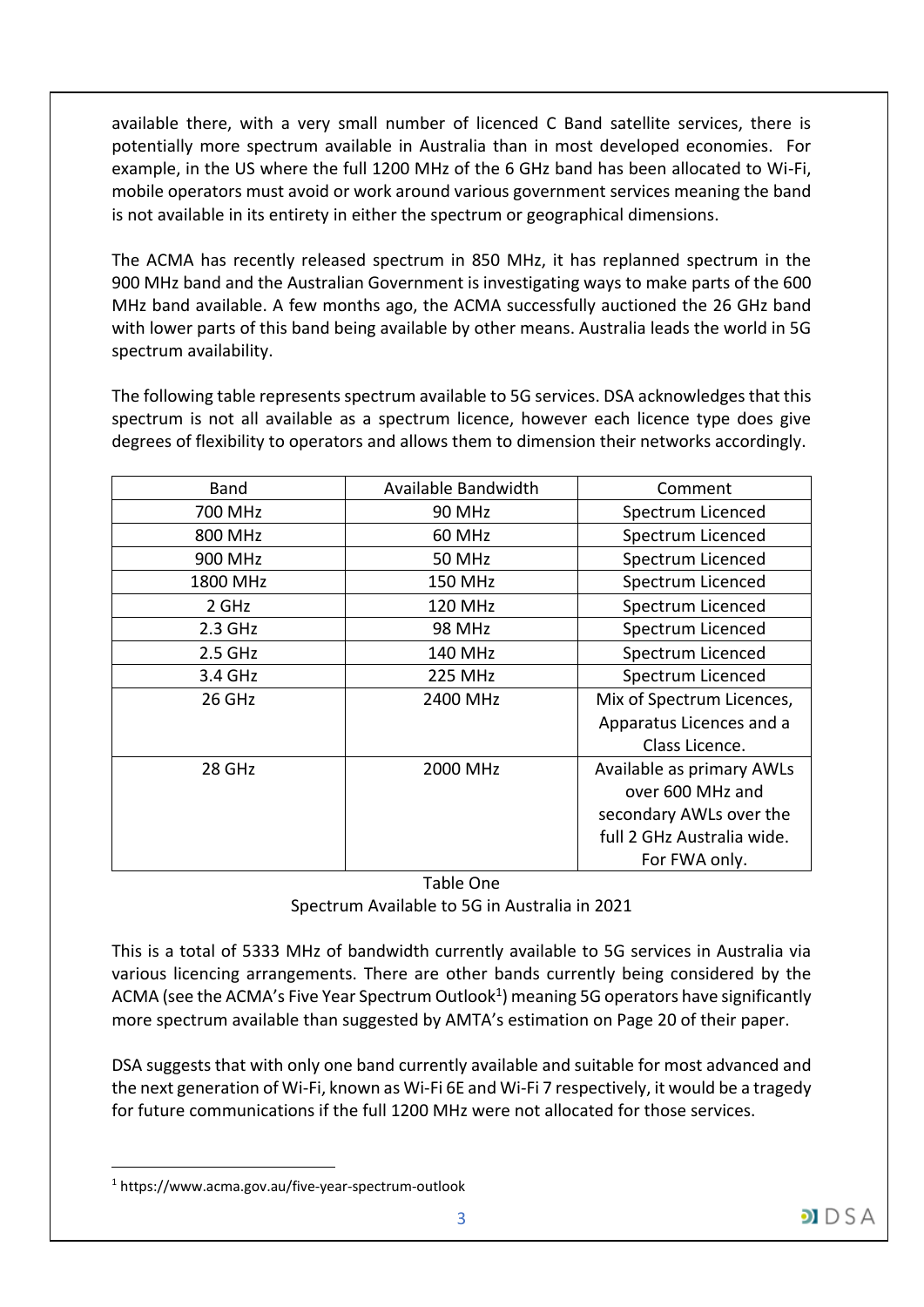The AMTA paper goes on to assert:

*Crucially such an approach preserves future flexibility as any assignment of the 6 GHz band to unlicensed use is not a decision that can be reversed, unlike the assignment of the 6 GHz band to licensed uses.* 

DSA finds this statement to be misleading. Historically in Australia all heavily used mobile bands have been renewed in the public interest. It is not simple to reverse an allocation which has been made by auction and has been in use for 15 – 20 years and is heavily represented by connected devices in the market. The recent difficulties faced by the ACMA in simply redesigning the 'legacy' GSM bands (900 MHz) are proof of this.

## 4. The need for a long term perspective.

DSA agrees with AMTA, the Government and ACMA should have a long term perspective for spectrum management, and DSA is assured that the ACMA does.

AMTA shows an estimate of the number of 5G mobile and FWA services they expect in the future, DSA has no reason to doubt these figures. However most if not all of these devices connect the 5G service to the user device via Wi-Fi. Be it internet, television, security, supervision, control or data acquisition, Wi-Fi has become both indispensable to family and industry alike and is becoming congested. Indeed, many carriers are shipping Wi-Fi modems with built in SIM cards to act as standby systems if the cabled ADSL systems fail. Wi-Fi is an integral part of the 5G journey.

However unlike terrestrial mobile systems, Wi-Fi supports other users and other systems. From drones to car alarms, remote controls to content measurements in water tanks, Wi-Fi is ubiquitous. It also enables communities, farms, factories and mines to take charge of their own communications and automation needs. Wi-Fi is a vital economic enabler and the returns from this activity far exceed any potential auction revenue foregone.

AMTA has shown there will be an exponential growth in 5G services and DSA agrees with them. What AMTA has missed is that in many cases the distribution of these services is enabled by Wi-Fi which means, adding in the additional uses described above, Wi-Fi spectrum demand is likely to outstrip that of 5G because the limited Wi-Fi bands will be fed by low, mid and mmWave 5G bands.

DSA is assured the ACMA has monitored the growth of existing Wi-Fi demand and their decision to allocate the lower 500 MHz of the 6 GHz band is proof of this. While there are other options for 5G mid-Band spectrum, there are no such options for Wi-Fi and failure to allocate the full 1200 MHz now would result in a future data bottleneck that would be disastrous for Australia's economy. AMTA contend the ACMA should take guidance from other Administrations such as the U.S., DSA agrees and the ACMA should likewise allocate the full 1200 MHz to Wi-Fi.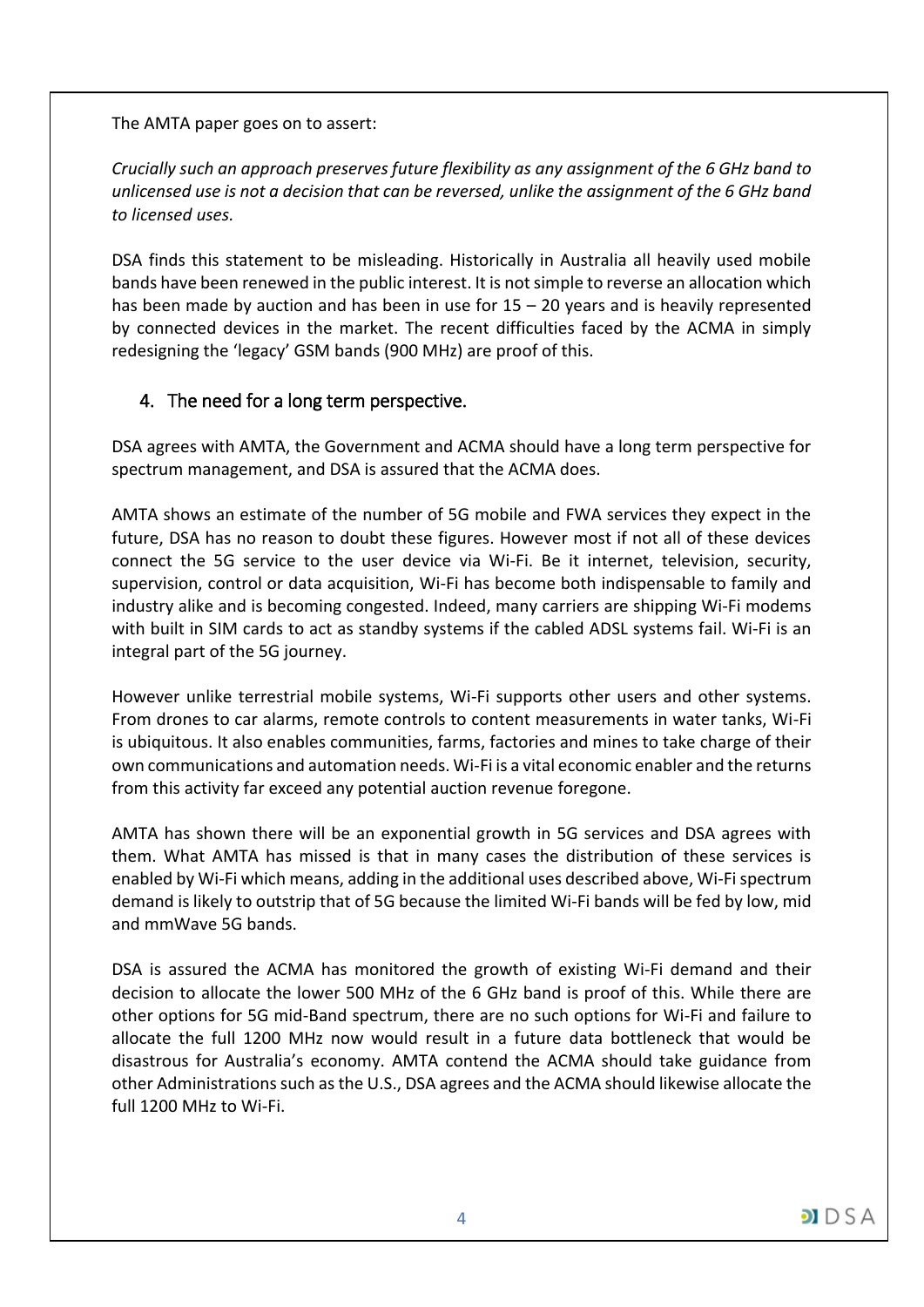## 5. Is it one or the other?

AMTA contends that "*generally the Wi-Fi standard and devices are not spectrally efficient. Part of the reason for this is they always provide backward compatibility and do not adopt difficult and complex transition paths. It is contended that the lack of spectral efficiency may underpin requests for the 1,200 MHz of the 6 GHz band to be made available for Wi-Fi services rather than being partitioned between Wi-Fi and IMT services".*

Again, DSA believes this statement is misleading. Wi-Fi services many different devices while mobile telephony generally services only the mobile handset. While handsets are notorious for their fast turnover, mining automation, farming equipment, expensive remotely piloted aircraft and even the humble laptop are not. So while 5G is moderately more spectrally efficient when compared on a per MHz basis with 4G it does not service the same complex equipment environment. By building in a certain amount of backwards compatibility Wi-Fi designers ensure the best economic outcome for the users without relying on high end user terminal turnover, Furthermore, WAS/RLAN devices would coexist with incumbents in the 6 GHz band, which is ultimately the most efficient use of that band, maintaining the current services and in addition to that, having Wi-Fi.

On Page 20 AMTA assert: "*Importantly, the total allocation of mid-band spectrum to LIPD/Wi-Fi services was comparable to the entire allocation of IMT spectrum to mobile operators (i.e. 630 MHz versus 668 MHz) prior to the assignment of the 3.6 GHz and mmWave band. Following the allocation of an additional 500 MHz in the lower 6 GHz band to LIPD/Wi-Fi uses, the total amount of spectrum of allocated to such services (a total of up to 1,130 MHz) will greater exceed the total amount of IMT spectrum allocated to all Australian mobile operators including the 3.6 GHz band licences."*

Again this statement is misleading. By making assumptions *'prior to the assignment of 3.6 GHz licences'* the paper ignores the fact that 5G has very significant access to spectrum in the mid band. The statement also entirely ignores the 26 GHz 'mmWave' spectrum (allocated using various methods) and the 600 MHz of primary 28 GHz FWA spectrum which can be used by 5G fixed services in most populated areas with 2 GHz of secondary spectrum which can be used anywhere. It also does not appear to take into account recent low band auctions and potential future allocations in C Band. For a current estimate of spectrum available to 5G services see Table One above.

There are also multiple other bands being investigated (and also discussed in the AMTA paper) as a result of the outcomes of World Radiocommunications Conference WRC 2019 (Sharm El Sheikh) and the agenda of WRC-23, including the 10 GHz band as well as the 600 MHz broadcasting bands currently being investigated by the Australian Government.

Critically there is only one potential Wi-Fi band being looked at globally and if this opportunity is missed there may never be another. Mobile operators have significantly more spectrum than Wi-Fi and have a significant amount of opportunity in the future to access much more. While we agree with AMTA on their estimation of 5G (and 6G) devices that will be sold in the